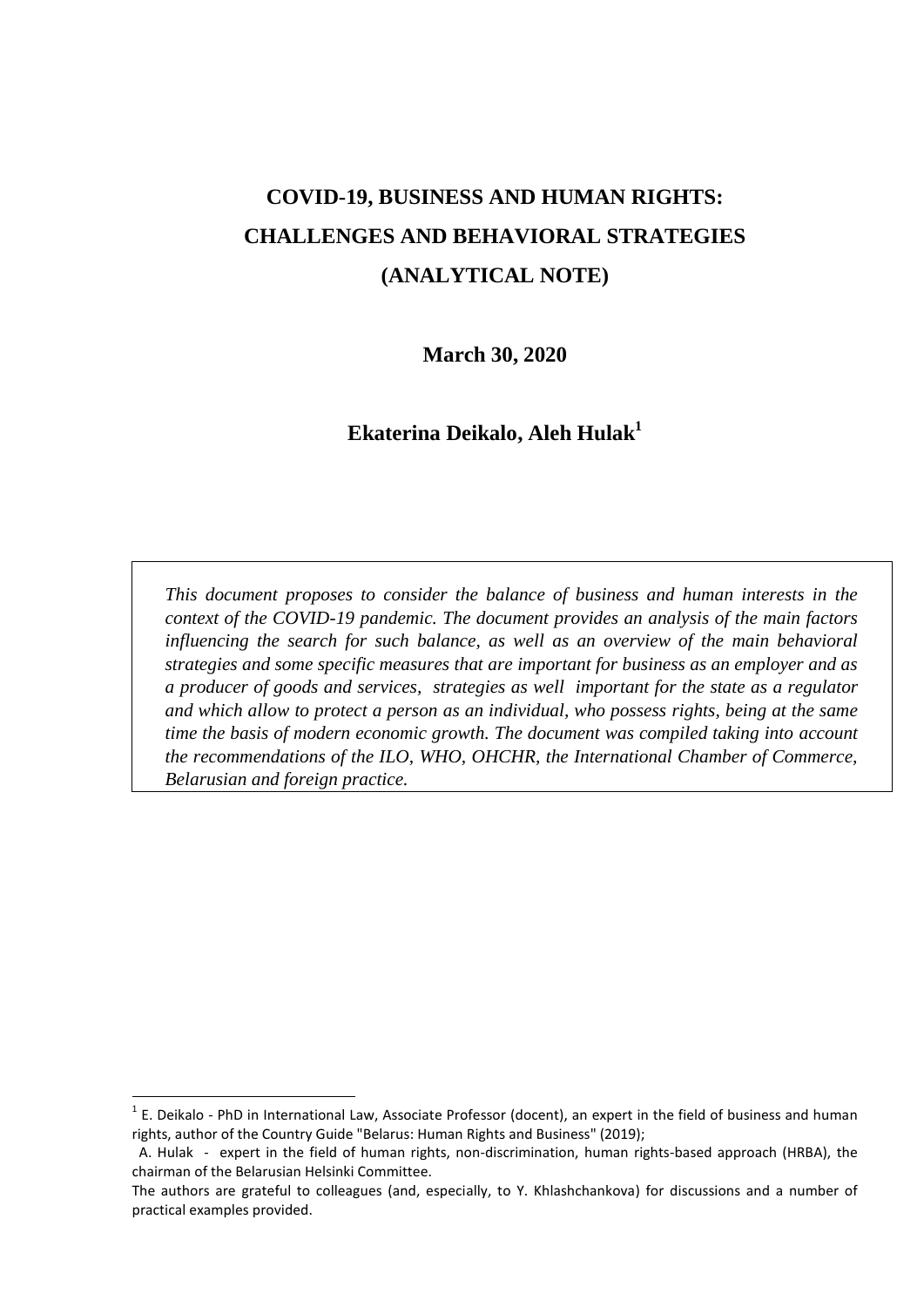# **The content:**

| 1. International human rights obligations and           |  |
|---------------------------------------------------------|--|
| business.                                               |  |
| 2. COVID-19 as «proposed circumstances» and             |  |
| human rights: major challenges for business and         |  |
| a state                                                 |  |
| a. The seriousness of the threat does not replace the   |  |
| obligation to respect human rights                      |  |
| b. The complexity and globality of the consequences,    |  |
| the connection between the economy and human            |  |
| rights                                                  |  |
| c. The need to adapt to new circumstances               |  |
| d. The need for the efficient response                  |  |
| e. Inadmissibility of the informational «vacuum» or     |  |
| «downtime» and informational hygiene                    |  |
| f. Cumulative effect of unsuccessful measures           |  |
| g. Low readiness of the society for responsible         |  |
|                                                         |  |
| behavior, low level of health culture, information and  |  |
| legal culture in society                                |  |
| h. Uncertainty and unpredictability                     |  |
| 3. Business - person: balance of interests in the       |  |
| context of COVID-19.                                    |  |
| 4. Behavioral strategy: «employer-employee»             |  |
| a. Maximum integration of flexible working hours,       |  |
| remote work.                                            |  |
| b. Maximum health safety at the stationary              |  |
| workplace.                                              |  |
| c. Prevention of discrimination and bullying against    |  |
| workers with COVID-19.                                  |  |
| d.Taking into account and prioritizing the interests of |  |
| employees who are the most vulnerable in these          |  |
| circumstances.                                          |  |
| e. Provision of social guarantees for workers in self-  |  |
| isolation.                                              |  |
| f. Provision of the necessary information and           |  |
| prevention of «infodemic» in the team.                  |  |
| g. Layoffs should be used as the last resort.           |  |
| 5. Behavioral strategy: «producer-customer»             |  |
| a. Customer's safety through the employee's safety      |  |
| b. Ensuring safe distance between clients.              |  |
| c. Reorientation to the home delivery or closer to the  |  |
| client's place of residence.                            |  |
| d. Providing clients with protective equipment          |  |
| e. Temporary cancellation of client's engagement        |  |
| promotions aimed to the physical presence of clients    |  |
| f. Providing clients with accurate and comprehensive    |  |
| information                                             |  |
| g. Consideration and priority of the interests of       |  |
| persons most vulnerable in this situation               |  |
| 6. The role of the state, business associations, the    |  |
| <b>National Chamber of Commerce</b>                     |  |
| a. Providing information to business and society        |  |
| b. Taking other appropriate measures                    |  |
| c. Responding to inappropriate practices                |  |
|                                                         |  |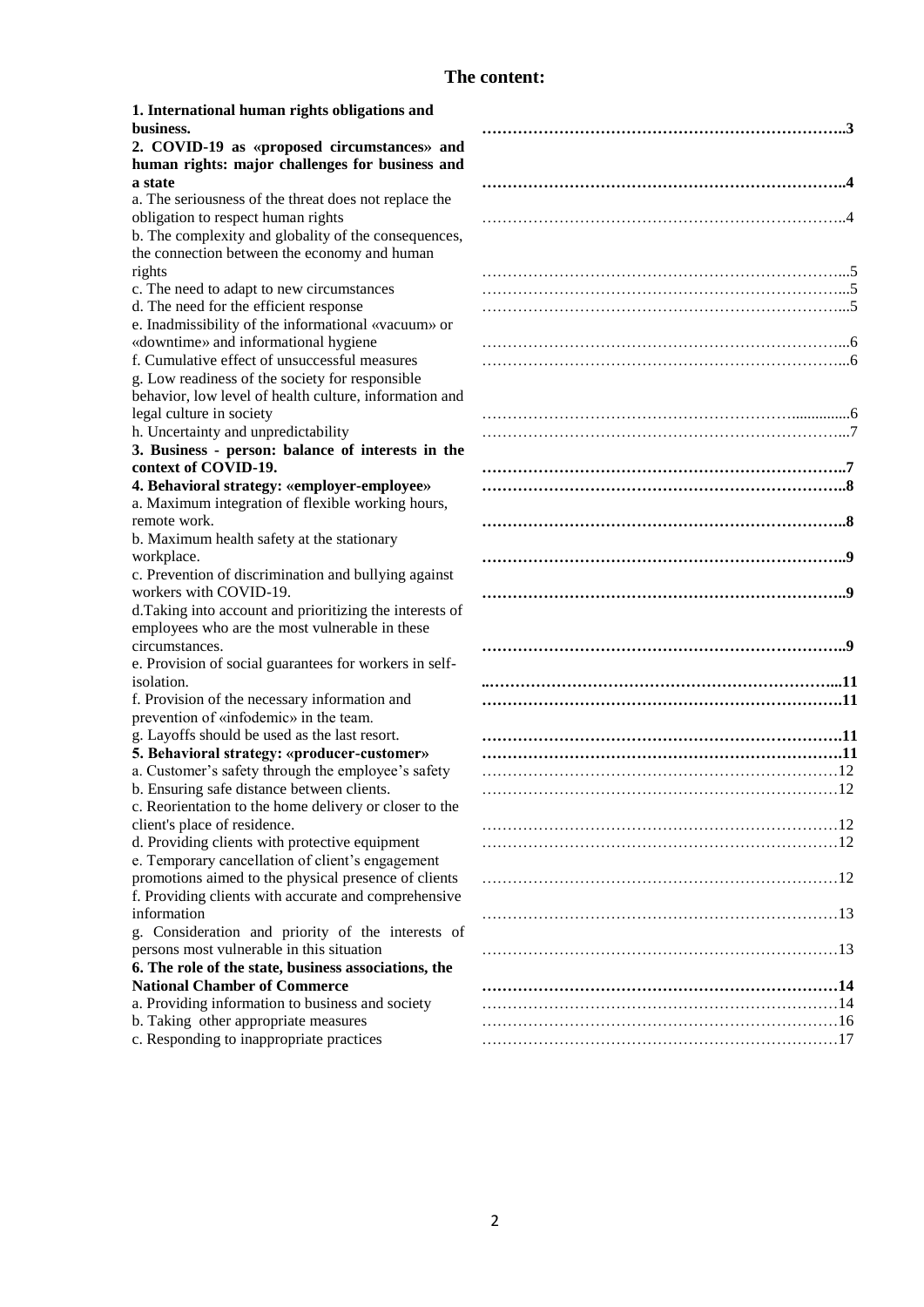#### **1. International human rights obligations and business.**

The state, as a subject with direct legal obligations, is the main duty-bearer of the human rights obligations. The state has duties to respect, protect and fulfil human rights.

As a result of the transnationalization of the economy, the change in the social role of business, the strengthening of its position as a key stakeholder along with the state and the general «human orientation» in the development of all processes, the business and human rights agenda has been formed. Its essence is that business<sup>2</sup>, while carrying out commercial activities, should comply with universal, generally recognized standards of human rights, and the state, for its part, should provide all conditions needed. When we are talking about business and human rights, it is not only a matter of charity and social initiatives; it is a matter of non-violation of human rights in the process of making a profit (including the «purity» of business' ties in this regard). The business and human rights agenda and the responsibility of business enterprises<sup>3</sup> to respect human rights are not only enshrined in various international documents, but are also recognized by all key stakeholders (including international financial institutions, international business associations and global business). Today it is business practice's generally recognized standard.<sup>4</sup>

The human rights framework is a challenge for business in «peaceful times», in unstable time it is even more of a challenge. For Belarusian business it is even harder since the topic of business and human rights has not yet become familiar to the Belarusian business community and is only coming to Belarus. The situation of the unpredictable widespread pandemic COVID-19 has become an additional «stress» in this respect and has posed a serious threat to the «survival» of business not only in Belarus, but throughout the world.

At the same time, now more than ever business has an important and, in some cases, a key role in respecting human rights.

The United Nations (hereafter – UN) in Belarus has published recommendations for Belarus on the respect of human rights in the context of the coronavirus, in which it notes the special role and responsibility of business enterprises in the context of the flexible response to the adverse impact of the pandemic on its employees<sup>5</sup>. The United Nations Development Program's initiative «Business call to Action» 6 and participating companies are also actively responding to the pandemic through their products and services, supporting the government's response to combat the spread of COVID-19<sup>7</sup>.

On  $16<sup>th</sup>$  March 2020, the World Health Organization (hereafter – WHO) and the International Chamber of Commerce (hereafter - ICC) issued a joint statement calling on the private sector to take action to fight COVID-19. The statement, in particular, states that all business enterprises

<sup>&</sup>lt;sup>2</sup> The term «Business» here and after should be understood as all business enterprises, both transnational and others, regardless of their size, sector, location, ownership and structure.

 $3$  Here and after «business» and «business enterprises», «companies» are used interchangeably.

 $4$  More details about the framework of business and human rights can be found in the Country Guide for the state, business and civil society "Belarus: Human Rights and Business" (E. Deikalo, 2019), prepared by the Belarusian Helsinki Committee[: https://biz.belhelcom.org/](https://biz.belhelcom.org/)

<sup>&</sup>lt;sup>5</sup> Human rights during the spread of coronavirus / UN in Belarus: [https://un.by/novosti-oon/prava](https://un.by/novosti-oon/prava-cheloveka/4951-prava-cheloveka-vo-vremya-rasprostraneniya-koronavirusa)[cheloveka/4951-prava-cheloveka-vo-vremya-rasprostraneniya-koronavirusa](https://un.by/novosti-oon/prava-cheloveka/4951-prava-cheloveka-vo-vremya-rasprostraneniya-koronavirusa)  6

An initiative was launched in 2008 by the UNDP to drive progress towards the Sustainable Development Goals through inclusive business models which include people with daily incomes of less than \$ 10 in business processes: [www.businesscalltoaction.org](http://www.businesscalltoaction.org/)

The companies of the initiative «Business call to Action» are moving to the forefront of the fight against COVID-19[:https://www.by.undp.org/content/belarus/ru/home/presscenter/pressreleases/private\\_sector\\_respond\\_COVI](https://www.by.undp.org/content/belarus/ru/home/presscenter/pressreleases/private_sector_respond_COVID19.html) [D19.html](https://www.by.undp.org/content/belarus/ru/home/presscenter/pressreleases/private_sector_respond_COVID19.html)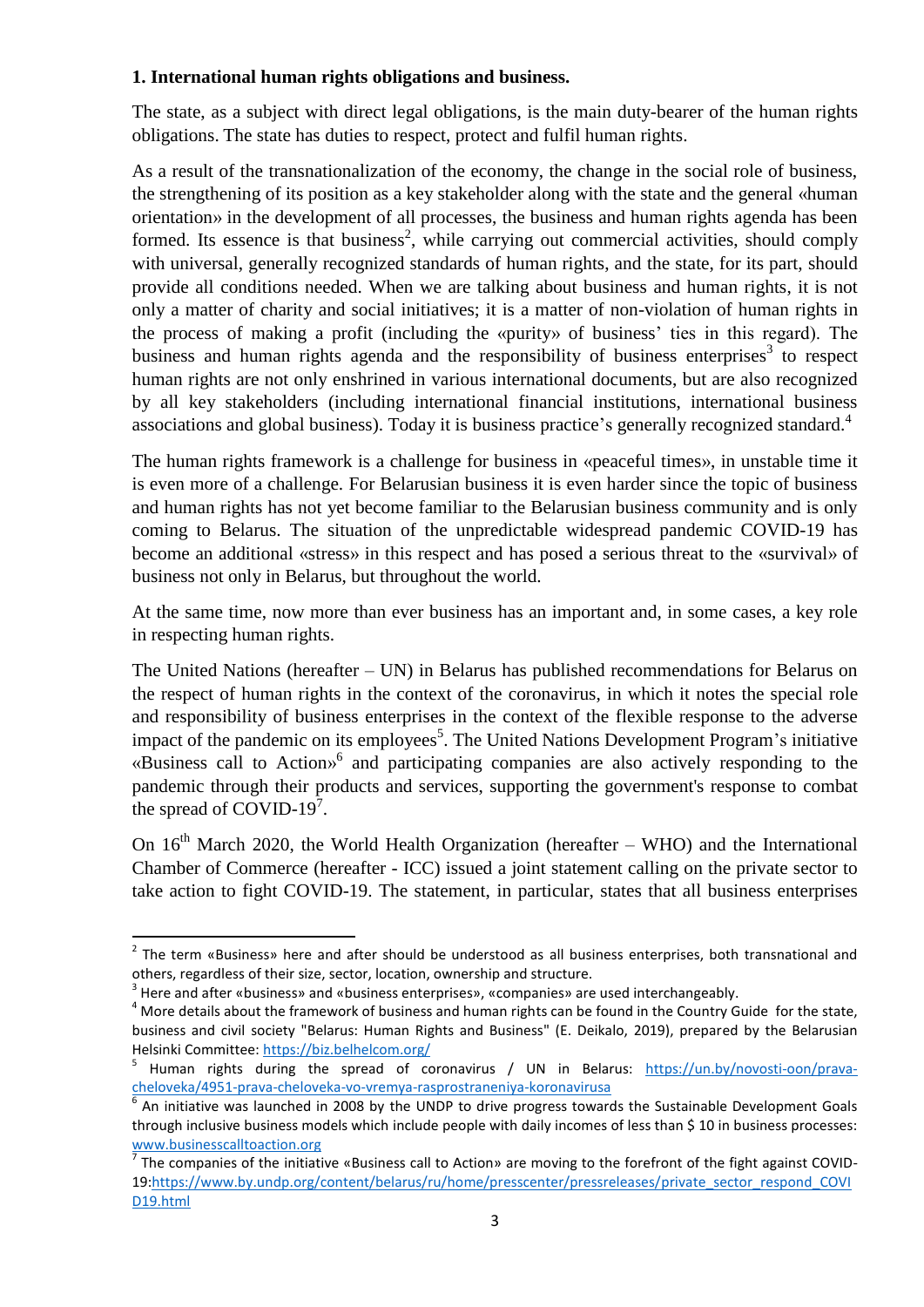have an essential role to play in minimizing the likelihood of further circulation of the virus and negative consequences for society<sup>8</sup>. On 18<sup>th</sup> March 2020, the International Labour Organization (hereafter – ILO) published the Analytical Note on the impact of COVID-19 on the labor market and respect for workers' labor rights.<sup>9</sup>

The Belarusian business community, seeking to get involved in the global business processes, does not have any choice but to adapt to the business and human rights framework. The task for the state in this case is to effectively fulfill its duties as a regulator and the largest owner and employer, as well as to help business enterprises (thereby helping itself to survive the consequences of the economic crisis).

# **2. COVID-19 as «proposed circumstances» and human rights: major challenges for business and a state.**

In our opinion, there are **eight main factors** that from one side influence the effectiveness of the respect of human rights by business enterprises in the current situation and from another side – these factors are additional challenges for it. At the present time these factors should be taken into account by any business when planning and developing the behavioral strategy, and by any state - when developing a set of measures to create conditions for business that would allow it to respond to economic challenges while caring for people:

**a. The seriousness of the threat does not replace the obligation to respect human rights.** Despite different understanding of the level of the threat, the classification of this situation by the WHO as a pandemic, its scale, dynamics of development<sup>10</sup>, already obvious consequences and impact on social systems, as well as the practice of measures taken by majority of the states, it indicates that the situation is serious. It is not the reason for panic, it is an objective factor, the non-acceptance and denial of which significantly reduces the effectiveness of the measures taken. In the context of human rights, in the situation of the serious threat, as COVID-19, there is an objective need to take measures related to restrictions of human rights not only in the health sector, but others as well. Moreover, the criteria for the justification of such restrictions are legality, real necessity, proportionality and temporality. In such a situation, it becomes even more difficult to find the balance between the interests of the individual and the society. All in all, in the time of emergency it is much more difficult to respect human rights than in «peaceful time».

**b. The complexity and globality of the consequences, the connection between the economy and human rights.** Due to its severity and dimensions, the spread of the coronavirus is a global problem. This means:

a) that its solution requires the coordination of efforts of the entire community, including at the local level of members of the society of a particular state;

<sup>-&</sup>lt;br>8 ICC-WHO Joint Statement: An unprecedented private sector call to action to tackle COVID-19: [https://www.who.int/ru/news-room/detail/16-03-2020-icc-who-joint-statement-an-unprecedented-private](https://www.who.int/ru/news-room/detail/16-03-2020-icc-who-joint-statement-an-unprecedented-private-sector-call-to-action-to-tackle-covid-19)[sector-call-to-action-to-tackle-covid-19](https://www.who.int/ru/news-room/detail/16-03-2020-icc-who-joint-statement-an-unprecedented-private-sector-call-to-action-to-tackle-covid-19)

<sup>9</sup> COVID-19 and the world of work: Impact and policy responses / ILO note: [https://www.ilo.org/wcmsp5/groups/public/---dgreports/---dcomm/documents/briefingnote/wcms\\_738753.pdf](https://www.ilo.org/wcmsp5/groups/public/---dgreports/---dcomm/documents/briefingnote/wcms_738753.pdf)

 $10$  The first 100 000 cases were registered 67 days after the first case, the second 100 000 cases - in 11 days, the third 100 000 cases - in 4 days. On March 23, 2020, the WHO Director General announced an accelerating pandemic: https://www.who.int/dg/speeches/detail/who-director-general-s-opening-remarks-at-the-mediabriefing-on- covid-19 --- 23-march-2020; Koch Institute's online forecasting of the situation: [http://rocs.hu](http://rocs.hu-berlin.de/corona/docs/forecast/results_by_country/)[berlin.de/corona/docs/forecast/results\\_by\\_country/](http://rocs.hu-berlin.de/corona/docs/forecast/results_by_country/)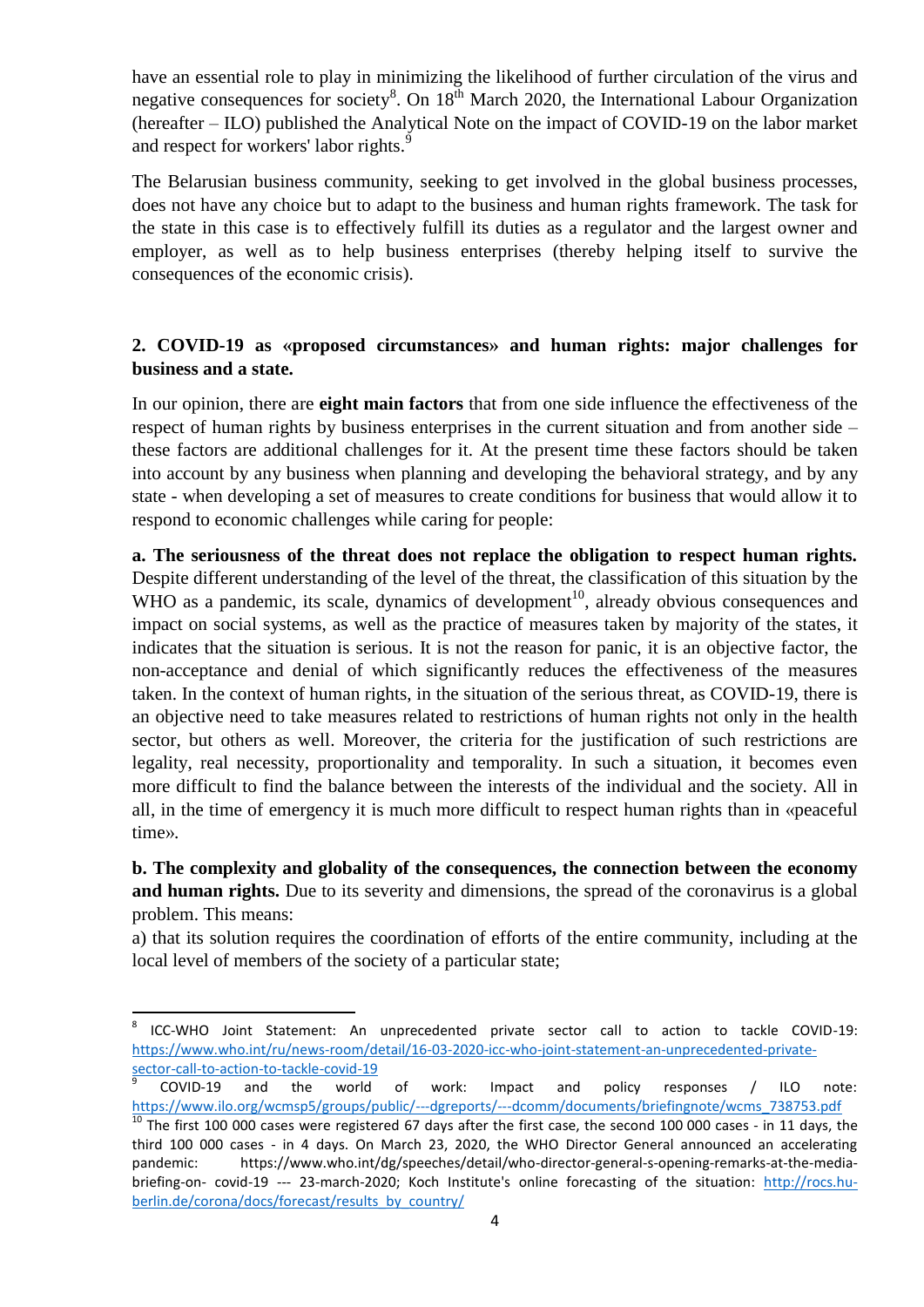b) such a problem affects not only issues related to the maintenance of health and life of individuals, but practically it affects all spheres of the society (again, both - at the international level and within each state on the ground).

It is obvious that the economic crisis is one of the main consequences that the community will face, both at the global and local levels. The question is how quickly, how strongly and how long the society will feel its consequences and live in  $it^{11}$ . This is a major challenge for business, for which (in some cases) it is a matter of survival. This situation will inevitably affect the individual (both the employee and the customer). However, at the same time, individual is the main resource of any organization in an «knowledge economy», and due to this fact taking into account the interests of the individual and realizing his/her rights is an important instrument for overcoming the crisis of the particular business enterprise and the economy of the state as a whole.

**c. The need to adapt to new circumstances.** Any situation of the serious threat is extraordinary in its nature and requires adaptation. The ability to adapt to the new conditions is a powerful factor for survival. In this case, public trust to the state directly depends on the state's ability to respond to the new challenges. This is a chance for the state to strengthen it and at the same time it is the risk of losing it. The loyalty of personnel, reputation, retention (or attraction) of customers and other factors, which have an effect on the sustainability of the development of the business both in the pandemic time and in the post-crisis period, directly depend on the ability of the business to adapt to the new circumstances we live in. It is a chance to strengthen all stated above and it is a risk to weaken it or even lose.

**d. The need for the efficient response.** The efficiency of actions in this situation is the main factor that determines the effectiveness of the measures taken. In the conditions when the situation changes not daily, but hourly, even the most effective measures taken with a delay will not be able to fully help the beneficiaries. Efficiency is especially important and is directly related to the provision of reliable and up-to-date information.

**e. Inadmissibility of the informational «vacuum" or «downtime» and informational hygiene.** In any extraordinary situation, the effectiveness and efficiency of the measures taken depends on how complete and reliable information is in the hands of those who make the decisions, and as well of those who are the addressees of these decisions and measures – the society. It is the reliability and comprehensiveness of the information which is the driving force for the content of the necessary measures taken. Informational «vacuum» or «downtime», the provision of incomplete and / or inaccurate information (especially in the conditions when there is no officially introduced quarantine and state's borders are not closed) is unacceptable, because:

1. This does not allow people to make balanced and systemic decisions related to their health, life and well-being in the case when the measures taken by the state and business enterprises are insufficient and ineffective.

2. In the conditions we live in, when there is the access to the diverse and sometimes controversial and contradictory information related to the coronavirus every hour, in the absence

 $\frac{1}{11}$  Economics in the time of COVID-19 (Ed. by R. Baldwin and B. Weder di Mauro, 2020): <https://voxeu.org/content/economics-time-covid-19>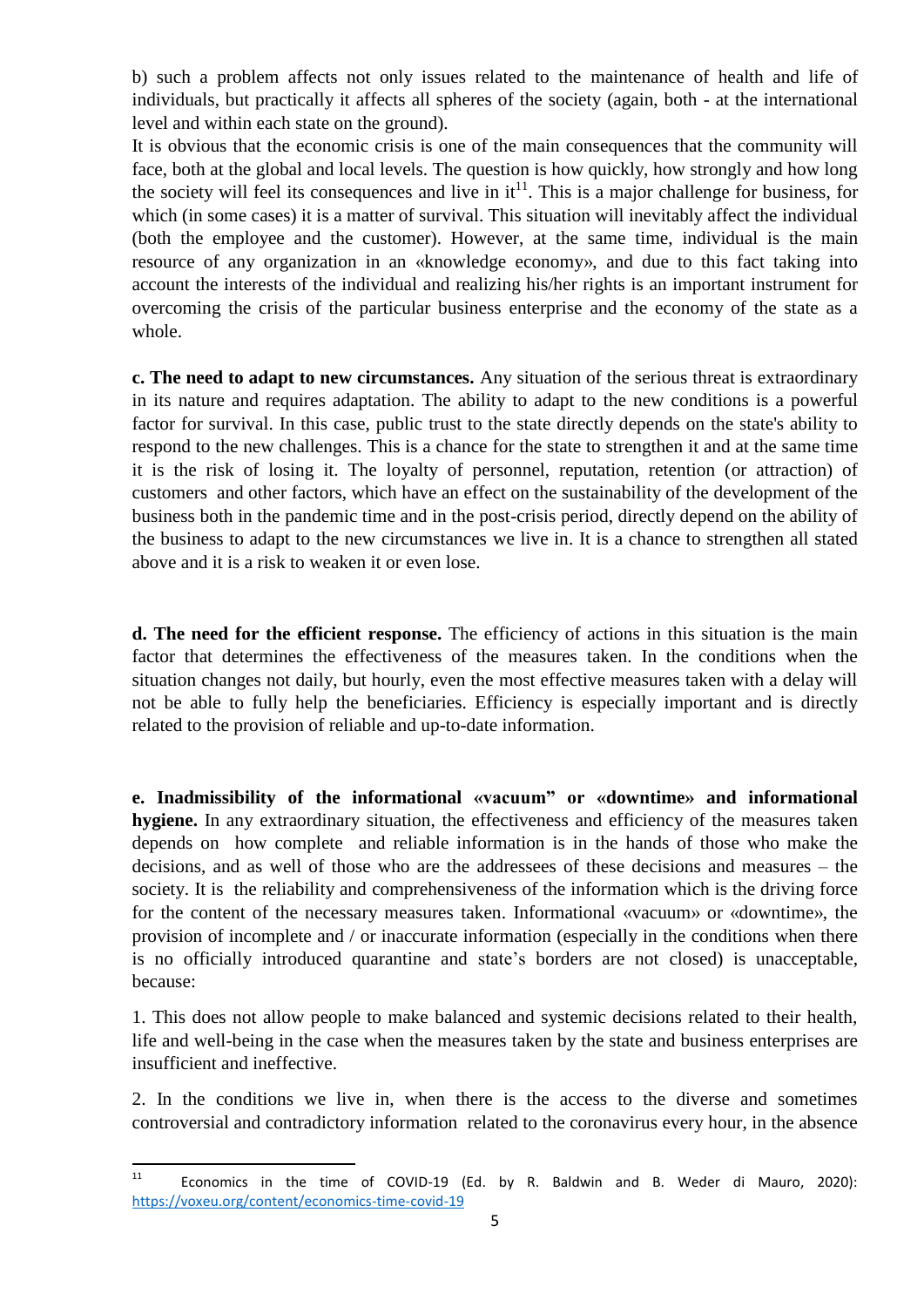of comprehensive and reliable information from the official sources, people begin to fill these «gaps» in their own, what could harm themselves and others.

Therefore, on the one hand, ensuring the realization of the right to information in the extreme situation is closely related to the realization of a number of other rights - the right to life, the right to health, the right to liberty and security of person, freedom of speech, freedom of movement, etc. On the other hand, in order to ensure informational hygiene and prevent the incitement of panic in the society, in some cases the question arises about limiting the right to information as well as the freedom of expression. At the same time, we reiterate, such restrictions must be legal, temporary, necessary and proportional.

**f. Cumulative effect of unsuccessful measures.** Ineffective, inadequate measures taken by state or business enterprises (or both) in the extraordinary situation like COVID-19, when they «cross over» and interact with each other, make an already vulnerable position of an individual even worse. As a result, certain groups of people may struggle to survive. So, for example, the failure to make a decision on official quarantine on the one hand, the impossibility of obtaining social guarantees (paid leave for the period of self-isolation) on the other hand, and the decision by Belarusian banks to increase loan rates, on the third<sup>12</sup>, create one of the situations of «ideal storm» in the context of an opportunity to provide livelihoods for oneself and one's family, including an increased risk to health (both to oneself and to others). Many people (including those at risk of the consequences of infection) cannot afford, due to their financial situation, to take a leave at their own expenses and ensure social isolation, they are forced to go to work in order not to lose money, which is now needed even more to pay off the loan at higher rates.

**g. Low readiness of the society for responsible behavior, low level of health culture, information and legal culture in society.** The main problems that make an already vulnerable person even more vulnerable, reduce the effectiveness of measures taken and create additional risks of violations of rights in this regard:

*1. People don't take COVID-19 seriously.* People often do not react to doctors' appeal to stay at home, continue to visit public places, go to bars, restaurants, and do not use disposable gloves and masks when going outside. People hide from doctors their poor health, the presence of abnormal temperature, in order not to get to the hospital. People do not realize that the health and life of another person can depend on their behavior. This situation develops, among other things, due to the lack of comprehensive and reliable information from the official sources<sup>13</sup>, which is superimposed on the low level of information culture, the habit of trusting a «neighbor», «word of mouth» as the main source of information, etc. According to the study conducted in March 2020 by the international marketing and social research agency MASMI - only 59% of respondents try to avoid crowds of people, only 40% have restricted visits to shopping malls, only 30% began to use public transport less often and use antiseptic to clean their phones and other surfaces, and only 25% - have limited any visits to their elderly relatives and parents<sup>14</sup>.

*2. Stigma and stereotypes.* The society is full of negative attitudes, starting with the fears of the period of «early coronavirus» regarding people of Asian appearance and communicating with them, ending with insults or inquiries involving interference with the privacy of people, whose analysis turned out to be positive at the present time. This creates grounds for discrimination.

<sup>&</sup>lt;sup>12</sup> Banks suspend lending and revise interest rates on loans:<https://finance.tut.by/news677654.html>

<sup>&</sup>lt;sup>13</sup> For more details, look at the section 5 of this document.

<sup>&</sup>lt;sup>14</sup> The online survey was conducted in March 2020, and 500 people from Minsk and regional cities of Belarus took part in it. The age of the participants is from 18 to 64 years old:<https://news.tut.by/society/678201.html>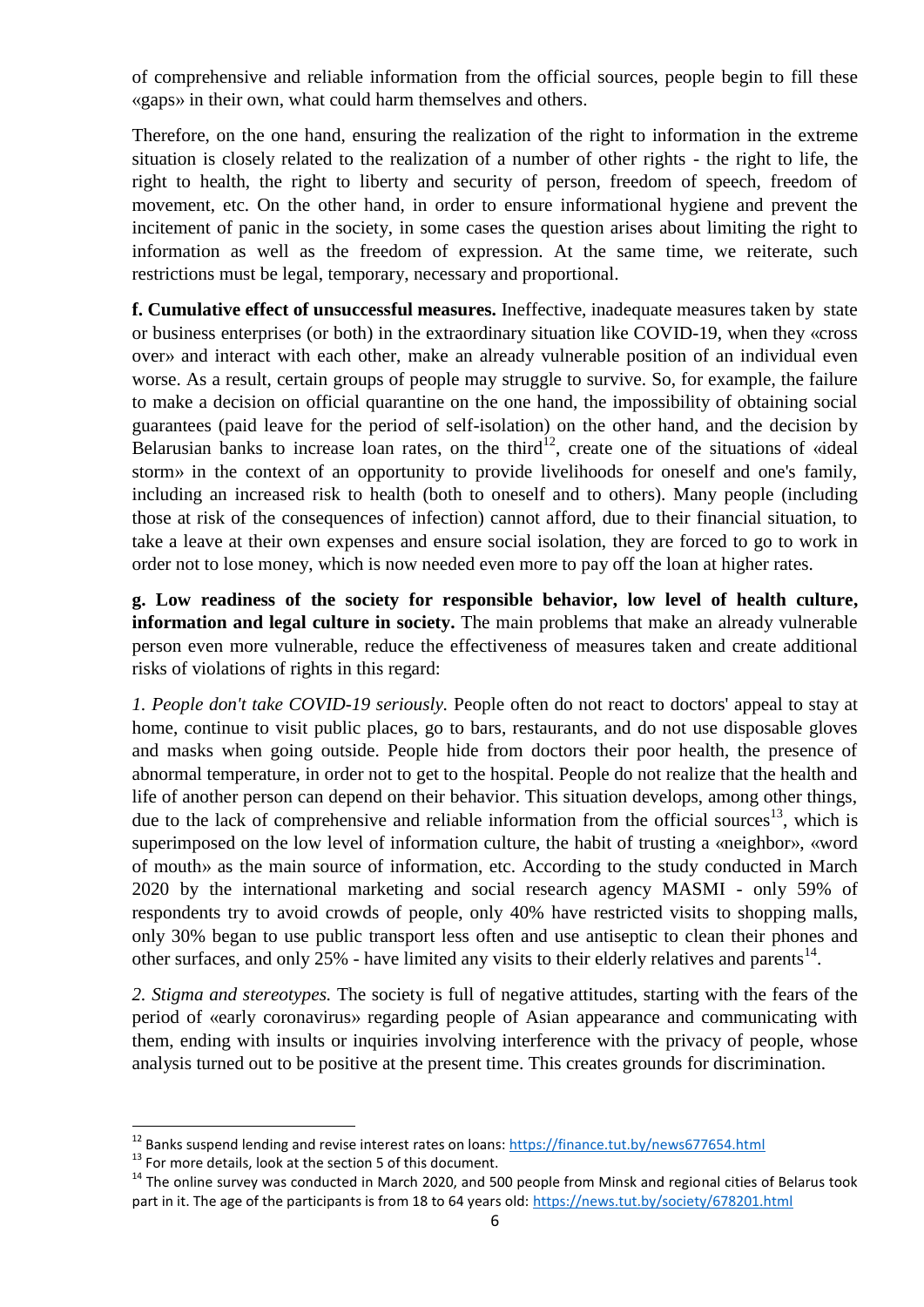*3. People often do not know their rights* and are simply not aware and do not understand what behavior in relation to them is appropriate and what is not.

**h. Uncertainty and unpredictability.** With the most professional forecasting, it is impossible to accurately calculate: a) when it all will end, b) the real scale of the consequences.

### **3. Business - person: balance of interests in the context of COVID-19.**

Business survives and the first thing that business enterprises worry about right now is how to minimize its risks associated with the coming crisis. And that's normal.

At the same time, the survival of business sector is directly connected with the development of such business model that allows the business sector to demonstrate its safety to those who are around: the safety of the workplace, the safety of the services provided, the product and the safety of the form of their provision (as the result – the loyalty of personnel, retention of clients and attraction of new expansion of markets, reputation in general, which provides all of the above, etc.). The human rights framework is, in this case, one of the tools to ensure that safety.

Ensuring human rights on the one hand is additional requirements for business enterprises, on the other - a model of business survival both in «peaceful time»<sup>15</sup> and, moreover, in the time of emergency. This situation, in addition to all the negative consequences, has one big advantage now something that would not work in «peaceful time» could work with an economic effect. **Therefore, the viability of any business, regardless of its their size, sector, location, ownership and structure, now largely depends on its flexibility and ability to adapt not only to the challenges of the economic crisis, but also to take into account the threats the COVID-19 pandemic poses to its clients and employees in terms of enjoyment of their rights.**

The ICC, in the joint statement with the WHO, emphasizes that measures taken by the private sector to minimize the likelihood of further circulation of the virus and negative consequences for society will reduce short-term risks for employers, as well as long-term costs for business enterprises and the economy<sup>16</sup>. The ILO also suggests that workers' labor rights standards in this situation allow for a human-centred approach to growth and development, including through by triggering policy levers that simultaneously protect both workers and business enterprises $^{17}$ .

Belarusian experts-economists, as well as international experts $^{18}$ , speak about the importance of having a person «in focus» in the conditions of an impending business crisis, calling the first principle of anti-crisis measures  $-$  «people are in priority»<sup>19</sup>.

Undoubtedly, the set of specific measures depends on the size of the business, its financial and production capabilities. Here we are not talking about «reaching for the stars» to ensure the

<sup>&</sup>lt;sup>15</sup> For more information about the benefits for business from including human rights in the company's agenda, see the analytical review "Why does business need human rights? Benefits for the company" (E. Deikalo, O. Gulak, J. Khlashchenkova, E. Vorobieva, 2019)[: https://biz.belhelcom.org/](https://biz.belhelcom.org/)

<sup>&</sup>lt;sup>16</sup> ICC-WHO Joint Statement: An unprecedented private sector call to action to tackle COVID-19: [https://www.who.int/ru/news-room/detail/16-03-2020-icc-who-joint-statement-an-unprecedented-private](https://www.who.int/ru/news-room/detail/16-03-2020-icc-who-joint-statement-an-unprecedented-private-sector-call-to-action-to-tackle-covid-19)[sector-call-to-action-to-tackle-covid-19](https://www.who.int/ru/news-room/detail/16-03-2020-icc-who-joint-statement-an-unprecedented-private-sector-call-to-action-to-tackle-covid-19)

 $\frac{17}{17}$  COVID-19 and the world of work: Impact and policy responses / ILO note, p. 7:

[https://www.ilo.org/wcmsp5/groups/public/---dgreports/---dcomm/documents/briefingnote/wcms\\_738753.pdf](https://www.ilo.org/wcmsp5/groups/public/---dgreports/---dcomm/documents/briefingnote/wcms_738753.pdf) <sup>18</sup> GDP or people's lives (S. Guriev)[: https://www.vedomosti.ru/opinion/articles/2020/03/27/826385-vvp-lyudei](https://www.vedomosti.ru/opinion/articles/2020/03/27/826385-vvp-lyudei)

<sup>&</sup>lt;sup>19</sup> Prevent the perfect storm (D. Kruk, K. Bornukova) / BEROC Policy Brief №78, p.5: [http://www.beroc.by/webroot/delivery/files/ideal\\_storm\\_beroc\\_pp78.pdf](http://www.beroc.by/webroot/delivery/files/ideal_storm_beroc_pp78.pdf)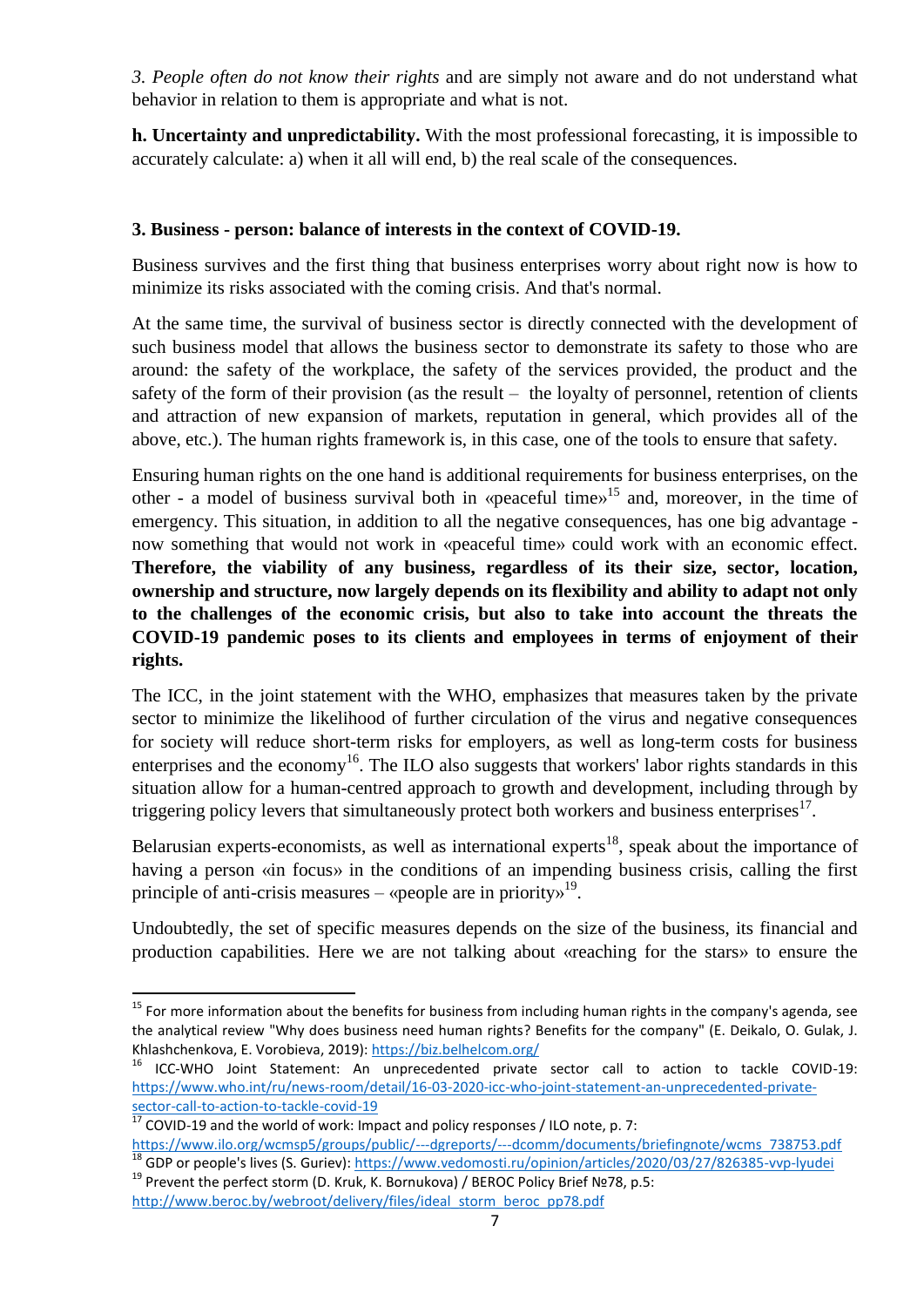impossible. At the same time, the strategies we propose and taking into account the abovementioned factors will let any company's action plan, model of «survival» to be humanoriented, to keep a human «in focus», it will help not to miss important things concerning the respect and enjoyment of his/her rights.

Key concept under the business and human rights agenda is the concept of **due diligence<sup>20</sup>** , which defines the general pattern of business behavior in the context of respect of human rights and which is especially relevant in the current situation. It means that the company:

a) should take all possible measures **to identify** risks of violations of international human rights standards in the course of its activities; and

b) should take all possible measures **to avoid** these risks or (if it cannot be avoided) **to minimize** them as much as possible.

# **4. Behavioral strategy: «employer-employee» 21 .**

The strategy of business behavior, as an employer in this situation in order to ensure respect for human rights, on the one hand, and to maintain the highest possible economic stability, on the other, should be based on two main directions<sup>22</sup>: ensuring safety at the workplace and **supporting the employment and income of workers.** The main measures in this direction are:

**a. Maximum integration of flexible working hours, remote work**. Despite the fact that everyone is talking about «remote work», in Belarus one can observe certain problems with such an opportunity. For example, a poll conducted in the public chat of TUT.BY media on March  $26<sup>th</sup>$  2020 showed that out of 5,765 people who participated in it, 79% (4.5 thousand) cannot self-isolate themselves because work does not allow  $it^{23}$ . At the same time, according to the results of another survey (mentioned above) - 66% of the respondents cannot switch to «remote work» because work does not allow  $it^{24}$ . There is no doubt that the specific character of production does not always allow you to completely switch to remote work, and the so-called *teleworking*. Even if we assume that these figures (79% and 66%) are figures that more or less reflect the real number of those who really cannot, due to the specifics of production, work remotely, the employer should be as flexible as possible when it comes to the work schedule and employees' stay at the workplace. In addition, it is necessary to take into account the factor concerning the attitude of people to the problem, noted by us in the sub-section 2g of this document.

<sup>&</sup>lt;sup>20</sup> The main meaning of the term is the standard of behavior of the subject, under which it takes all possible, reasonable and currently available measures in order not to violate the law.

 $21$  All examples in the section 4 are from the personal experience of the authors.

<sup>&</sup>lt;sup>22</sup> Based on the ILO recommendations: COVID-19 and the world of work: Impact and policy responses / ILO note, pp. 9-12[:https://www.ilo.org/wcmsp5/groups/public/---dgreports/--](https://www.ilo.org/wcmsp5/groups/public/---dgreports/---dcomm/documents/briefingnote/wcms_738753.pdf) [dcomm/documents/briefingnote/wcms\\_738753.pdf](https://www.ilo.org/wcmsp5/groups/public/---dgreports/---dcomm/documents/briefingnote/wcms_738753.pdf) 

<sup>23</sup> It is not clear from this survey whether the employer or the specifics of the job does not allow, but for the reasons of rationality, it is difficult to assume that all these 79% work "near the machine" (at the factory) that cannot be brought home.

 $24$  "How the behavior of Belarusians is changing due to the coronavirus": [https://news.tut.by/society/678201.html.](https://news.tut.by/society/678201.html) At the same time, the material notes that the percentage of cases when the employer is against "remote work" is not high. Moreover, there is no access to the primary source of these data and it is difficult to say what it means "not high". In addition, whatever this percentage may be, it must be minimized as much as possible if it is possible to work remotely.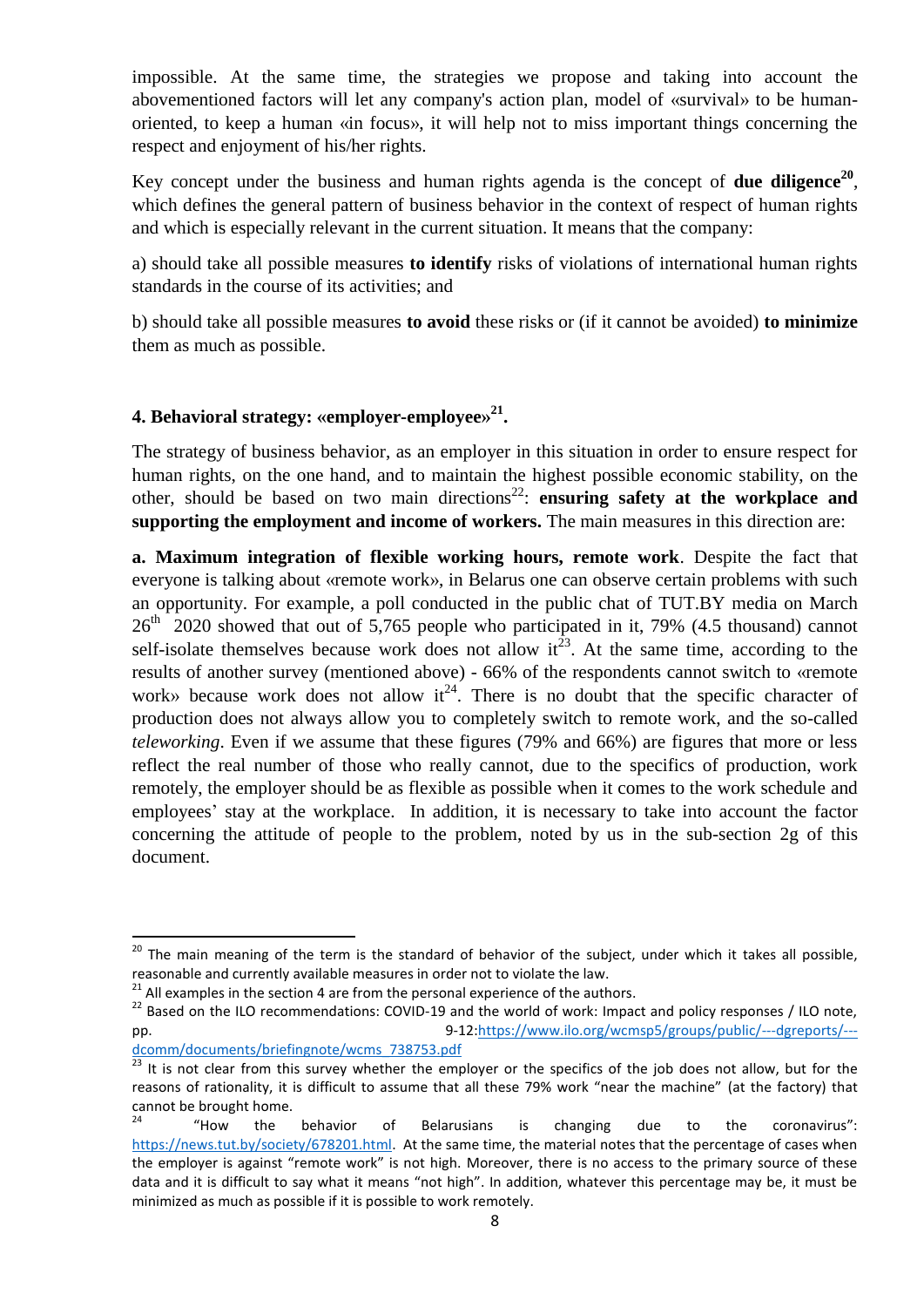If it is impossible to provide remote work for all employees, the employer should provide such an opportunity at least to employees who need self-isolation due to the contact / possible contact (for example, second-level contacts) with those people who have been COVID-19 positive, moreover the most vulnerable employees in this situation should have the opportunity for remote work as well (see sub-section 4d below). Many employees, while not understanding / not considering the current epidemiological situation as a serious threat, do not consider it necessary to isolate themselves, and such a situation may well suit the employer. At the same time, according to the principle of due diligence, acting with due precaution, the employer (in case of production capability) should insist on self-isolation, explain to the employee the need for this measure.

**b. Maximum health safety at the stationary workplace.** If it is impossible to completely transfer work to a remote mode, it is necessary to minimize the possibility of a threat to the health of an employee at the workplace as much as possible: creating distance between workplaces; providing the necessary protective equipment, including antiseptics, taking into account the WHO recommendations; providing information campaigns constantly to remind workers of the need to follow all precautions and hygiene procedures. This is especially true of the business enterprises operating in the service industry, since its employees, in addition to contacting each other, are constantly in contact with many other people. At the same time, for example, right now *the employees of the Euroopt delivery service* come to deliver orders without any means of protection, endangering both their own health and the health of the company's customers. Many catering companies which have reoriented themselves to delivering food for medical personnel are also at additional risk in this regard, and their employees must be provided with additional protective equipment. In addition to delivery services and restaurants / cafes, a special group of companies whose employees are at risk are pharmacies. An illustrative example is *the network of pharmacies ADEL and «Dobryya Leki»*. The network has programs for employment of older personnel (which support one of the vulnerable groups in the labor market), however, in the current situation, the personnel (among whom, accordingly, there are many people at risk) work without gloves.

This group of measures also includes the maximum possible identification and prevention of an employee with signs of acute viral respiratory infections in the team.

**c. Prevention of discrimination and bullying against workers with COVID-19.** Again, taking into account the factors mentioned in section 2g of this document, the employer (in particular the HR manager / HR department) needs to pay special attention to avoid discriminatory actions against employees who test positive for coronavirus. It is also important not to forget about those workers who got sick and recovered from the coronavirus and then returned to work. They may also be subject to prejudice and stigma.

**d.Taking into account and prioritizing the interests of employees who are the most vulnerable in these circumstances.** In these circumstances, the most vulnerable will be:

*Workers*  $50+^{25}$ : firstly, they are at risk for the severity of the consequences of infection. Workers who live with such people are also indirectly vulnerable in this regard. The interests of these

<sup>&</sup>lt;sup>25</sup> Based on the statistics of mortality from coronavirus, the age "risk zone" can be determined starting from 50 years old (the age group "50-59 years old" is the first in which the mortality rate in the most epidemiologically unfavorable countries significantly exceeds the result of the previous group (40-49 years)). At the same time, the employer must carry out age differentiation among employees of pre-retirement and retirement age when determining the degree of risk (if there is a risk for an employee of 50 years old, but the situation is not critical, then for an employee 65 years old - based on the mortality rate in the group "60-69 years "Compared with the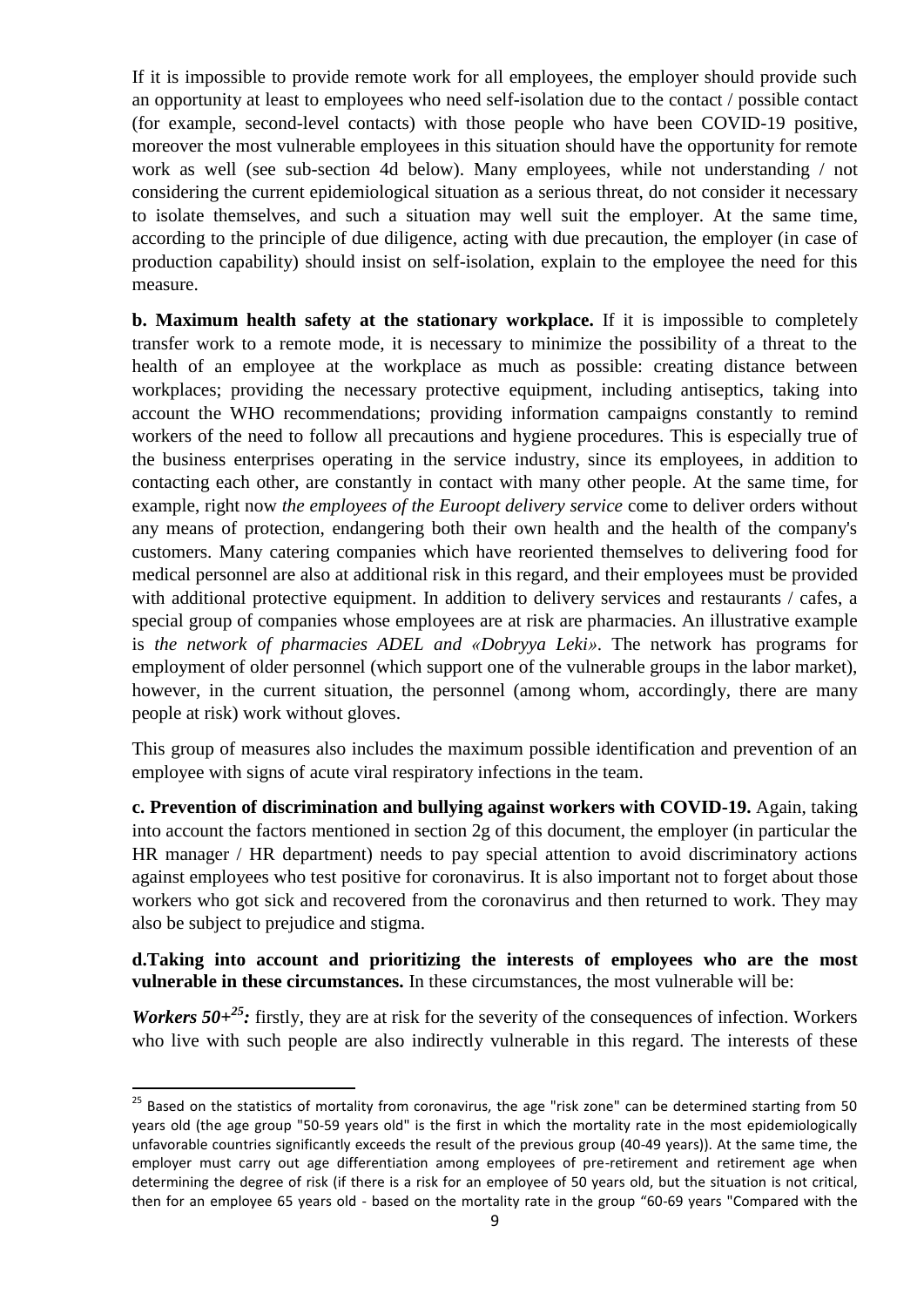groups of people in such a situation should be prioritized since the maximum reduction in the likelihood of getting coronavirus for a person of pre-retirement and retirement age is not just a matter of minimizing damage to health, but a matter of saving life. Therefore, for example, if the employer cannot organize the possibility of remote work for everyone, for these categories of persons such an opportunity should be offered first of all, both in general and in specific situations. For example, if it is not possible to hold a meeting on-line, it is necessary to ensure the possibility of remote participation at least for these categories of persons. Otherwise it is needed to ensure their safety at the meeting. Secondly, in addition to the health factor, workers of pre-retirement and retirement age are vulnerable in economic terms - in the event of a downsizing, it will be much more difficult for them to find a new job than for others. Especially considering the fact that ageism (discrimination on the basis of age) is one of the key grounds of discrimination on the labor market in Belarus<sup>26</sup>.

*Employees with children of preschool, primary and secondary school age (especially single parents*): given the fact that on the one hand, there is no official quarantine in educational institutions, on the other hand, it is impossible to obtain social protection guarantees (in order to sit with the child there is an opportunity to go only on vacation at their own expense), many parents (despite having the opportunity to write a statement at school) do not leave their children at home. At the same time, as we know, in the case of coronavirus, children, although they are not included in the risk group for the disease, are often carriers of the virus in the absence of any symptoms of the disease. Therefore, it is especially important for children now to provide the possibility of social isolation, since they can infect, without knowing it, a lot of people (including through their classmates). To implement it, one of the parents must be able to be at home with children of the indicated age as it is dangerous to leave children alone at home (including because it is necessary to control their visits to other public places). In this regard, the employer must also take into account the priority of the interests of the abovementioned group of employees.

*Women:* firstly, women make up the majority of personnel in the service industry (catering, beauty industry, medicine, trade, etc.), whose employees, in principle, are in a greater risk due to the forced contact with a huge number of people; secondly, due to the distribution of gender roles in Belarusian society, even with the officially introduced quarantine in schools and preschool institutions, in most cases a woman will have to stay with her child at home. In the absence of social guarantees, she will be in much more vulnerable economic position than a man; thirdly, an additional factor of her economic vulnerability will be the same as in the case of older workers – if a woman with a child of preschool, primary and secondary school age loses her job, she will find it more difficult to get a job than a man and a woman with older children (taking into account trends of discrimination on the labor market in Belarus<sup>27</sup>).

### *Workers of all ages with chronic diseases (especially heart or respiratory diseases, immune and cancer diseases).*

In the current circumstances the first thing that is useful to do for the an HR manager / HR service of any organization is to make a list of the most vulnerable employees in this situation according to the highlighted indicators and keep them «in focus» when planning a set of

previous group - the situation can be critical). Statistics source: Coronavirus Disease (COVID-19) - Statistics and Research: [https://ourworldindata.org/coronavirus\)](https://ourworldindata.org/coronavirus).

<sup>&</sup>lt;sup>26</sup> Results of the sociological study of the situation in the field of gender discrimination in the labor market and employment in Belarus in 2018[: https://www.genderperspectives.by/novosti/527-rezultaty-sotsiologicheskogo](https://www.genderperspectives.by/novosti/527-rezultaty-sotsiologicheskogo-issledovaniya-situatsii-v-sfere-gendernoj-diskriminatsii)[issledovaniya-situatsii-v-sfere-gendernoj-diskriminatsii](https://www.genderperspectives.by/novosti/527-rezultaty-sotsiologicheskogo-issledovaniya-situatsii-v-sfere-gendernoj-diskriminatsii)

 $\frac{27}{27}$  Ibid.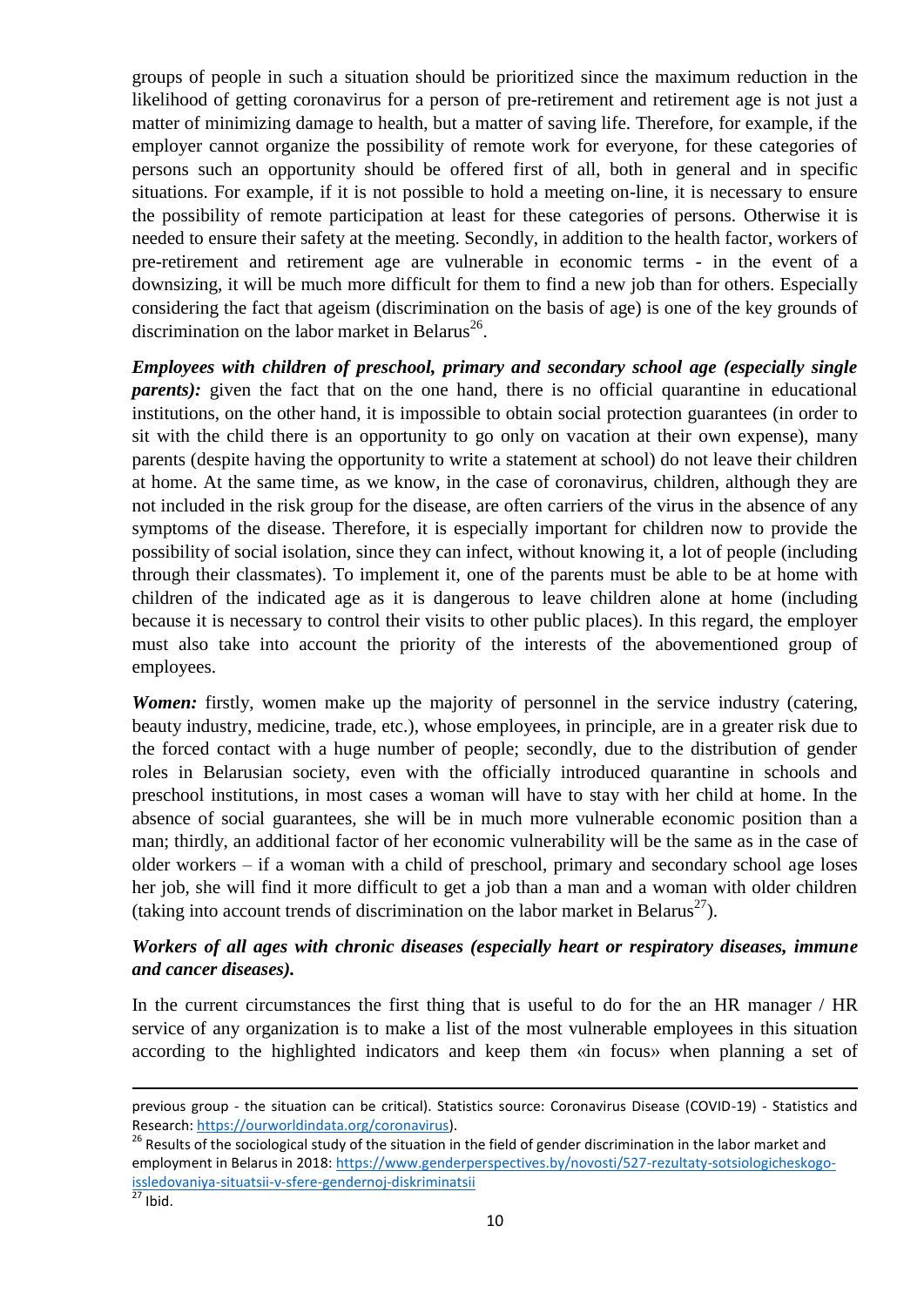measures to counter the spread of COVID-19. At the same time, it is important to remember about possible «intersections» of vulnerability criteria (for example, a single mother with a child of primary school age, living with elderly relatives).

**e. Provision of social guarantees for workers in self-isolation.** If it is impossible to provide remote work and when quarantine is declared at the enterprise, or it is impossible to provide the employee with the opportunity to provide the necessary self-isolation for herself/himself or the child, the employer should try to provide social guarantees (at least partially) to the employees. This is especially important in conditions when such guarantees are not provided by the state. Again, when business enterprise's resources are limited, they should be allocated taking into account the priority of the interests of vulnerable groups.

**f. Provision of the necessary information and prevention of «infodemic» in the team.**  Regardless of how conscientiously the state fulfills its obligations to ensure the access to comprehensive and reliable information during the pandemic, any business as an autonomous system must also ensure transparency of all processes and the access to comprehensive information. It is important to understand that, in the context of the prohibition of discrimination against employees who have infected with COVID-19, the concealment of the employee's illness and information about it to other employees is inappropriate and is not a way out of the situation or an adequate measure. In this scenario, the employer should take measures aimed at establishing the balance between the interests and rights of the sick employee not to be discriminated against, his right to privacy and the interests and rights of other employees who need to have reliable information to make adequate decisions regarding their safety. At the same time, it is necessary to ensure that unreliable, unverified information, which could spread panic, does not circulate within the company.

**g. Layoffs should be used as the last resort.** It is important to understand that in the current situation one of the key factors preventing layoffs is a change, reorientation of the forms of activity. At the same time, the ability to quickly navigate can help business enterprises to reduce the possibility of the layoffs and also help to create additional working places while respecting human rights and protecting itself.

The ILO emphasizes **the role of trade unions** in the context of protecting workers' rights in the current environment<sup>28</sup>. Currently the Federation of Trade Unions of Belarus' website contains only general information about the number of cases, scientists' opinions on symptoms, preventive measures, etc., international news<sup>29</sup>. It was not possible to find any specific and comprehensive information on the protection for workers, strategies of behavior for the employer in connection with the spread of COVID-19.

# **5. Behavioral strategy: «producer-customer». 30**

As part of the impact of business activities on the customer, the main strategy in the context of COVID-2019 is **to ensure the safety of products, services and forms of their provision**. In

 ${\bf 28}$ <sup>28</sup> COVID-19 and the world of work: Impact and policy responses / ILO note, p. 7, 10: https://www.ilo.org/wcmsp5/groups/public/---dgreports/---dcomm/documents/briefingnote/wcms\_738753.pdf <sup>29</sup> Federation of Trade Unions of Belarus website:<https://1prof.by/>

 $30$  All examples in the section 5 are taken from mass media websites [\(https://afisha.tut.by/news/anews/677926.html;](https://afisha.tut.by/news/anews/677926.html) 

[https://silverscreen.by/;https://news.tut.by/society/677093.html;https://www.mts.by/news/81163/;](https://silverscreen.by/;https:/news.tut.by/society/677093.html;https:/www.mts.by/news/81163/)

[https://primepress.by/news/kompanii/operator\\_a1\\_sdelal\\_besplatnymi\\_zvonki\\_v\\_rouminge\\_na\\_goryachie\\_linii\\_b](https://primepress.by/news/kompanii/operator_a1_sdelal_besplatnymi_zvonki_v_rouminge_na_goryachie_linii_belorusskikh_dippredstavitelstv-18726/) [elorusskikh\\_dippredstavitelstv-18726/;](https://primepress.by/news/kompanii/operator_a1_sdelal_besplatnymi_zvonki_v_rouminge_na_goryachie_linii_belorusskikh_dippredstavitelstv-18726/)

[https://primepress.by/news/kompanii/operator\\_life\\_otmenyaet\\_platu\\_za\\_zvonki\\_na\\_goryachie\\_linii\\_po\\_voprosa](https://primepress.by/news/kompanii/operator_life_otmenyaet_platu_za_zvonki_na_goryachie_linii_po_voprosam_koronavirusa_v_belarusi_i_za_-18571/) m koronavirusa v belarusi *i za -18571/*) and from the personal experience of the authors.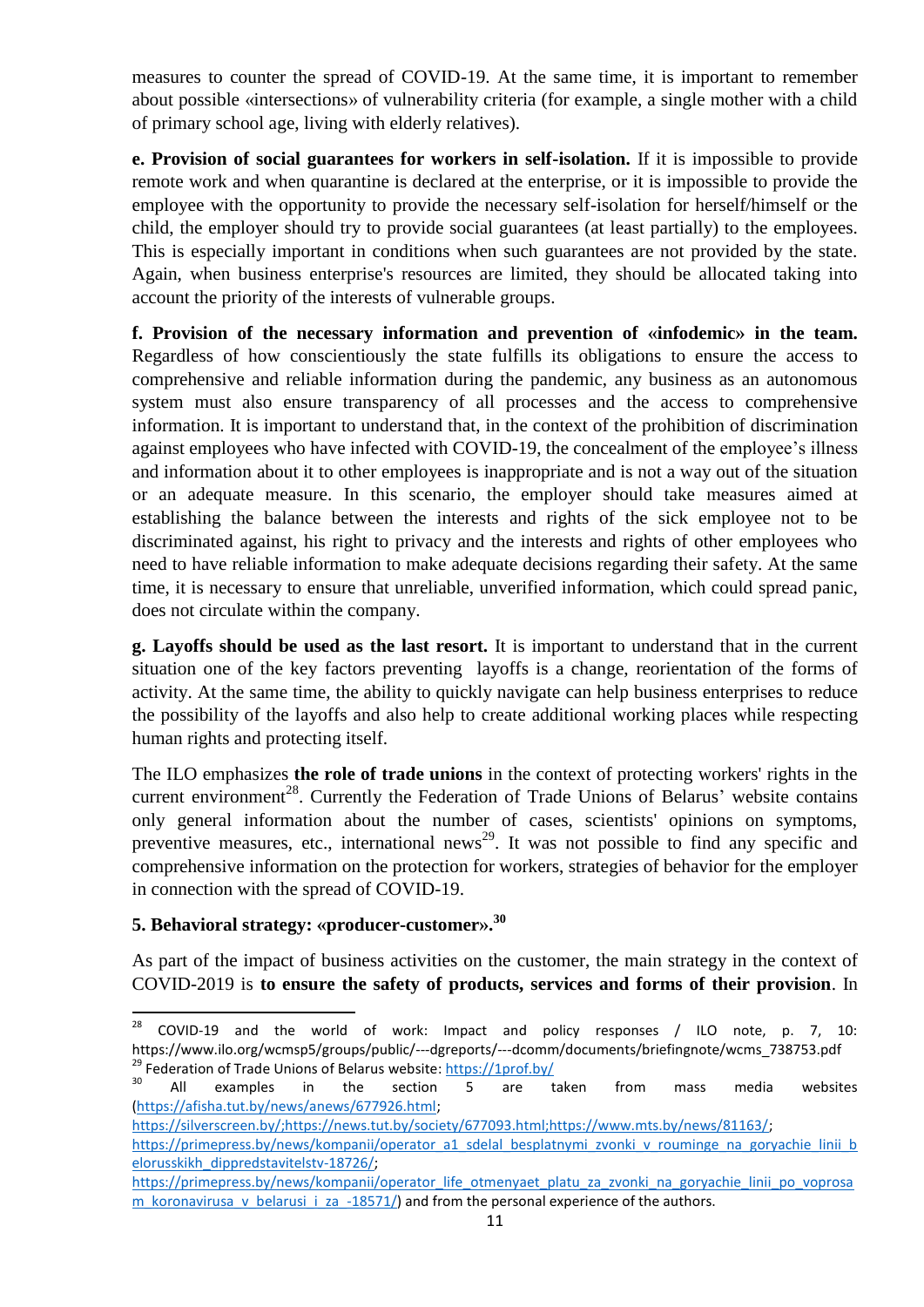this context, it is important to take into account the scope of activity of a particular business enterprise and the dependence of the set of specific measures on its scope of activity. Due to the limited scope of this document, we have identified a number of the most effective measures for the provision of services, as one of the spheres of activity where there is an elevated risk of the infection for clients:

**a. Customer's safety through the employee's safety**. As mentioned above, the service industry is especially vulnerable at the moment in the sense that the safety of services, products and the forms of their receiving (i.e., the safety of clients) is in direct proportion to the extent to which the employer has ensured the safety of the worker's working conditions (the same example with *the delivery service Euroopt* or *the network of pharmacies ADEL and «Dobryya Leki»* - the insecurity of the employee entails the insecurity of the client).

**b. Ensuring safe distance between clients.** For instance, the chains *McDonald's* and *Dominos Pizza* have organized safe distancing at the checkout area and made it impossible to order tables near each other to help maintain distance between people. *The Silver Screen* movie theater chain sells tickets through the venue for the same purpose.

**c. Reorientation to the home delivery or closer to the client's place of residence.** As can be seen from the practice of the last month, a number of catering companies have reoriented themselves to home delivering of their products. At the same time, this is the decision not only for cafes and restaurants but for other business enterprises as well. For example, *the network of pharmacies ADEL and «Dobryya Leki»* have launched the possibility of online ordering of drugs with the delivery to the nearest pharmacy. The example of this network of pharmacies is very indicative: while caring about their clients on the one hand, the safety of employees (see section 4d), and therefore of the other part of customers (who come to the pharmacy), also «sags». This once again proves the need for an integrated and systematic business approach to the development of measures to prevent COVID-19 from spreading.

**d. Providing clients with protective equipment** (sanitizer, germicidal wipes, disposable gloves at least).

**e. Temporary cancellation of client's engagement promotions aimed to the physical presence of clients.** A relevant example is *the cleaning company «Chistiy Kit»,* which directly notified its clients via e-mail (with the reference to the recommendations of the WHO and the Ministry of Health) that it would not hold promotions in order to stimulate demand and sales in March-early April due to the current epidemiological situation. At the same time, the company is simultaneously taking another «human-centered» measure - changing the cancellation policy (now they can be canceled free of charge).

In this context, one of the negative examples is the flash mob of Russian catering companies called *#ресторанамбыть (eng. - #restaurantsshouldbe)*, which was joined by a number of Belarusian cafes and restaurants. The idea of the flash mob is to urge people not to buy buckwheat, but to visit their restaurant / cafe<sup>31</sup>. While exhausted doctors with bruises on their faces from protective masks and glasses try to appeal to people to stay home, joining this flash mob is inadequate, inappropriate and unreasonable measure by businesses. Despite the fact that the state has not introduced a ban on visiting public places (including restaurants / cafes), the principle of due diligence (behavior with due precaution) obviously requires businesses in this situation to reorient themselves to other strategies of attracting customers (not related with their

 $31$  See what the restaurants have come up with so that guests do not ignore them due to the coronavirus: <https://afisha.tut.by/news/anews/677254.html>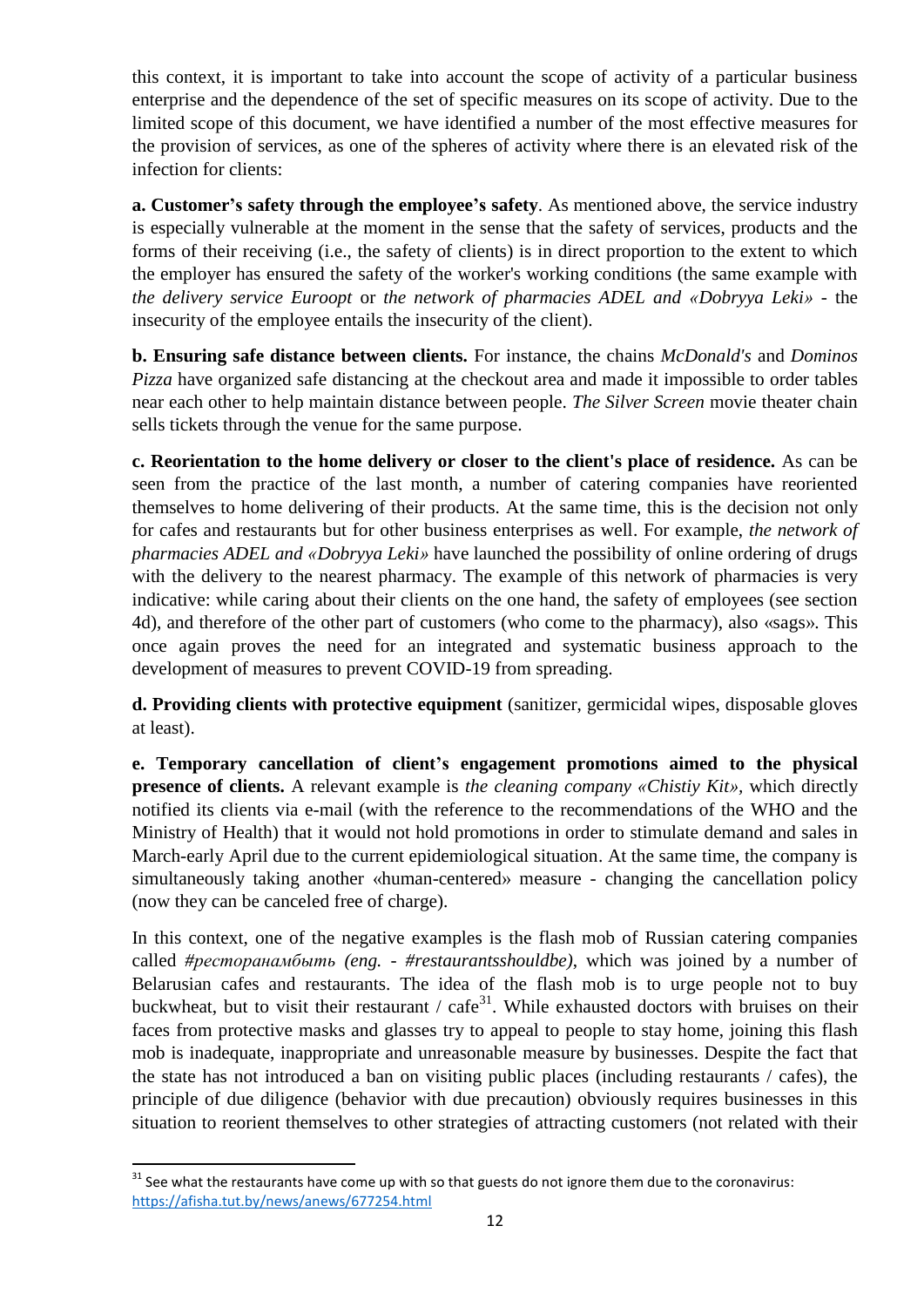physical presence in the restaurant). The example provided above indicates that the business does not see its client as a person, does not realize his/her desire for safety.

**f. Providing clients with accurate and comprehensive information.** First of all, this means that the information about the measures taken by a company to ensure the safety of customers should be the first measure taken by the company. It is important that the client knows whether the company is taking measures to ensure his/her safety (which measures in particular) in connection with the current situation. This will help build clients' trust to the company. As examples of such measures we could highlight an advertisement on a storefront listing the measures that are being taken in this regard (for example, *the Svoi store* on Nemiga str.), emailing to clients (for example, *the Chistiy Kit cleaning company* with reference to the WHO recommendations and The Ministry of Health, where the company honestly warns that there are no technologies for «anti-virus» cleaning, and that they provide the necessary means of protection to their employees, says that, nevertheless, they work and, if necessary, cleaning can be ordered).

#### **g. Consideration and priority of the interests of persons most vulnerable in this situation.**

Vulnerable groups in the relationships «producer-customer» are the same as those described in the section 4d above in the context of employer-employee relationships.

It is also important to note the need to take into account the risk of infection contamination when providing clients with consumer goods. The production process for such products should be designed in such a way as to exclude the possibility of infection contamination through the product, taking into account the viability of the virus on different surfaces.

It is also necessary to highlight some important points concerning such business as mass media and communications / services (Internet, telephone) due to their special importance at the present time.

With regard to the **mass media** in the current situation, first of all, it is important to understand the risk of violation of the right to privacy (especially considering the stigma factor described in the section 2g of this document). When the mass media takes photos or buys images of people who are hospitalized / discharged from the hospital, etc. it is necessary to understand that it is one thing to use an image of a doctor in a protective suit when it is not possible to find out who it is, or to use an image of a patient in an isolated portable box, when it is also impossible to recognize a person under any circumstances; and it is completely different - to use an image of a person wearing only a medical mask, where he/she could be perfectly recognized. The use of the image without his/her written consent, as well as the use of such image as the illustration for materials with different names (including those who are new infected), could lead to the impression that he/she is infected: a) which constitutes a violation of his/her right to privacy and a violation of the procedure for storing and using personal data, enshrined in the legislation of the Republic of Belarus; b) could lead to the emergence of stigma towards this person among his acquaintances, which, in turn, could harm both the person and his/her family.

With regard to business in the field of **communications/services**, it is important to understand that in the current situation, high-quality and accessible communication plays a huge role and is associated with ensuring at least such rights as: the right to health, the right to life, the right to access to information, the right to education (forced transition for online education), etc. In times of the financial crisis, if a person is not able to pay for communication at some point, it should not lead to the impossibility of taking the necessary measures promptly, gaining access to certain resources, etc. In this regard, the measure taken by *A1* to provide unlimited free access to the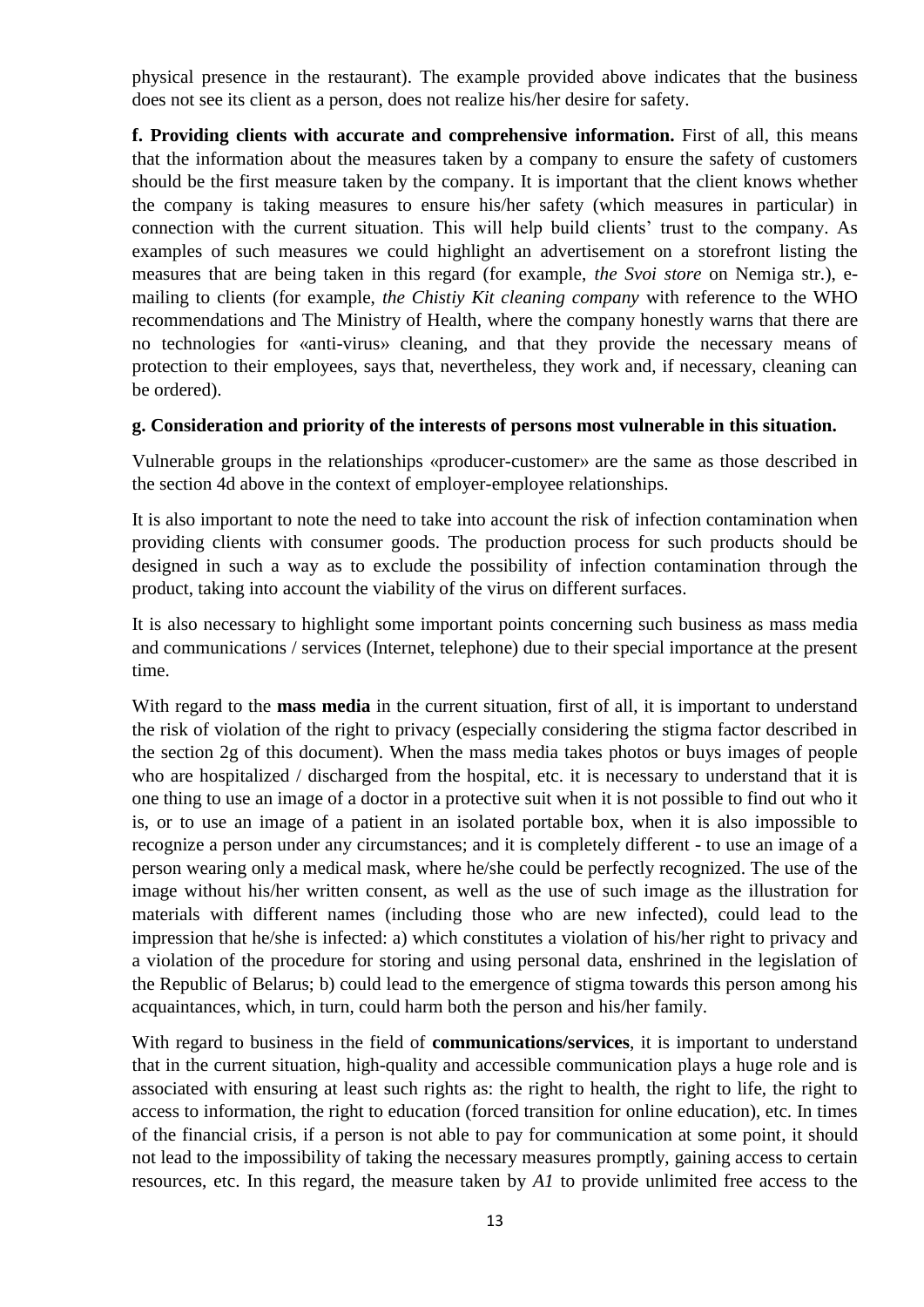Internet by the end of the summer-2020 is seen as important, relevant and in time. *MTS, life :) and A1* have also provided subscribers with the opportunity to make free roaming calls to hot lines of Belarusian diplomatic missions.

#### **6. The role of the state, business associations, the National Chamber of Commerce.**

**a. Providing information to business and society.** Considering the importance of receiving timely, comprehensive and reliable information in any situation of this level, **the primary measure that the state should take is to inform business and society**. The main responsibility in this context lies with the state, firstly, because it has direct legal obligations to ensure the right to access to information<sup>32</sup>, and secondly, because the state has access to those sources of information, which others do not have access to.

The WHO and the ICC emphasize that state's actions should be coordinated with the private sector and civil society to ensure the broadest possible informational outreach and effectiveness $^{33}$ .

Today, unfortunately, it can be stated that the state is not coping with this role. It is obvious that the society is not satisfied with the comprehensiveness, reliability and efficiency of the information provided by the state, therefore, it tries in every possible way to find it in other various sources. The authorities, however, do not draw proper conclusions from this.

For example, among the arguments put forwarded by the state to justify the failure to provide more accurate information is protection of the privacy of citizens from interference and prevention of panic. So, during the stream of the Ministry of Health and the Ministry of Education, held on  $25<sup>th</sup>$  March 2020, the Minister of Health, V. Karanik, explained that the attempts of the Ministry of Health to provide more accurate information had led to the fact that «many media and representatives of the blogosphere began to actively interfere in the personal life of citizens, find out how their companies work, what is happening in the city. Thus, they played havoc. In addition, people had become less willing to talk about their contacts with virus positive people, and later began to turn to doctors.»<sup>34</sup>

In this regard, firstly, it is important to clarify that the working hours of business enterprises and the conditions in which citizens work and, moreover, what happens in their city, are not personal data and do not relate to the private life of citizens. Therefore, there is no legal basis to suppress the dissemination of such information. And, secondly, informing society without interfering with their privacy is a matter of the professionalism and quality of work of the civil servants and journalists responsible for this, as well as the understanding that the best tool to prevent panic is to provide society with the most comprehensive and reliable information.

Such state's attitude toward the epidemiological situation gives rise to public distrust of the state's activities in this area and the information provided by state. Thus, the stream «Your question to the Ministry of Health and the Ministry of Education about the situation with COVID-19 in Belarus» held on  $25<sup>th</sup>$  March 2020, gained 1400 «likes» and 7000 «dislikes» at the

<sup>&</sup>lt;sup>32</sup> Art. 19 of the International Covenant on Civil and Political Rights 1966, Art. 34 of the Constitution of the Republic of Belarus, art. 6, 16 of the Law "On Information, Informatization and Protection of Information" 2008.

<sup>33</sup> ICC-WHO Joint Statement: An unprecedented private sector call to action to tackle COVID-19: [https://www.who.int/ru/news-room/detail/16-03-2020-icc-who-joint-statement-an-unprecedented-private](https://www.who.int/ru/news-room/detail/16-03-2020-icc-who-joint-statement-an-unprecedented-private-sector-call-to-action-to-tackle-covid-19)[sector-call-to-action-to-tackle-covid-19](https://www.who.int/ru/news-room/detail/16-03-2020-icc-who-joint-statement-an-unprecedented-private-sector-call-to-action-to-tackle-covid-19)

**<sup>34</sup> Why is there no quarantine in Belarus?** The Minister of Health answered questions about the coronavirus online: <https://news.tut.by/society/677873.html>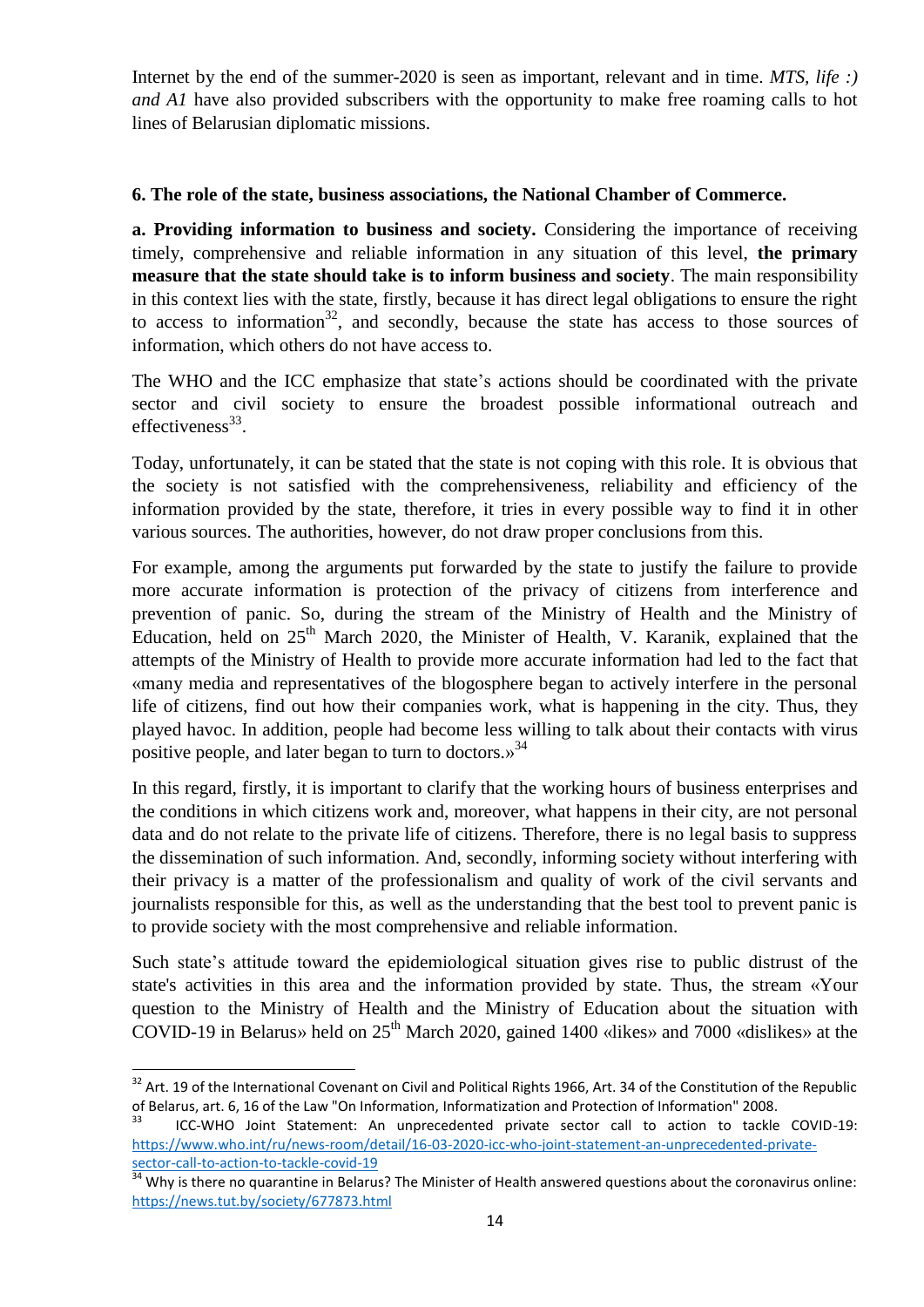end. This, of course, should not be considered as the only argument, but these numbers cannot be ignored. According to the results of a survey conducted on  $29<sup>th</sup>$  March 2020 in the public chat of TUT.BY regarding the trust to the information about COVID-19 (including the number of infected people) provided by the Ministry of Health: out of 6,948 people who took part in the survey, 3% trust (222 people), those, who do not trust and believe that state's officials hide reliable information from them - 86% (6,000 people), those, who found it difficult to answer this question - 10% (725 people).

In addition to the availability of information on the actual picture associated with the spread of the virus, there is also an obvious *lack of information regarding the framework and strategies for business behavior* in this situation. For example, on 23<sup>d</sup> March 2020, the information appeared in the official telegram channel of the Ministry of Health, where during a press conference it was announced that «the recommendations have been developed on the operation of catering in the new conditions, which are sent to all owners of restaurants and cafes». Moreover, it was stated that «the action plan has been developed in connection with the spread of COVID-19, which has been joined by the business communities». No one of these documents is currently on the website of the Ministry of Health. It means that other actors are not able to get acquainted with these documents, such as: a) other business (to study experience and examples of possible measures), b) civil society, c) customers who must understand what he/she can and should now expect from the business.

At the same time, there is a positive moment. It should be noted that the website of the Ministry of Health contains quite detailed «*Recommendations on social distancing during the period of registration of the cases of COVID-19 infection*» <sup>35</sup>, which, among other things, contain several recommendations for the employer and for the employee about behavior in the team. There is the *«Rules of conduct for citizens in self-isolation*» <sup>36</sup>. These documents can be used by business enterprises to develop their own recommendations and rules of conduct.

Moreover, in the current situation, it is extremely important *to have relevant and accessible clarifications of certain legal information and frameworks for business* related, for example, to the criteria for legal restrictions on the rights and freedoms of citizens, to the concept of discrimination, and for people (workers, customers) – to the information on legal remedies. However, no such information has been provided by the competent state authorities. For example, the Ministry of Justice of Japan has created a separate web page with all the necessary links to hotlines regarding discrimination and bullying in relation to COVID-19 $37$ .

**The role of business associations, the National Chamber of Commerce** in this context is significant, and especially in the situation when the measures taken by the state are insufficient. For example, the ICC will regularly send updated guidance to more than 45 million businesses in its network to help them take evidence-based, effective actions to protect workers, clients and local communities. In doing so, the ICC and WHO urge national chambers of commerce to work closely with the UN country offices, including the WHO country offices, if any, and to appoint the coordinators to discuss potential cooperation with them<sup>38</sup>. The participation of the Belarusian Chamber of Commerce and Industry (hereafter - BelCCI) in this process was limited to posting on the website  $(25<sup>th</sup> March 2020)$  some clarifications on the qualification of the situation of force

<sup>&</sup>lt;sup>35</sup> Recommendations on social distancing during the period of registration of the cases of COVID-19 infection: <http://minzdrav.gov.by/ru/dlya-belorusskikh-grazhdan/COVID-19/>

<sup>36</sup> Rules of conduct for citizens in self-isolation:<http://minzdrav.gov.by/ru/dlya-belorusskikh-grazhdan/COVID-19/>  $37$  COVID-19 and the world of work: Impact and policy responses / ILO note, p. 10:

[https://www.ilo.org/wcmsp5/groups/public/---dgreports/---dcomm/documents/briefingnote/wcms\\_738753.pdf](https://www.ilo.org/wcmsp5/groups/public/---dgreports/---dcomm/documents/briefingnote/wcms_738753.pdf)  $38$  Ibid.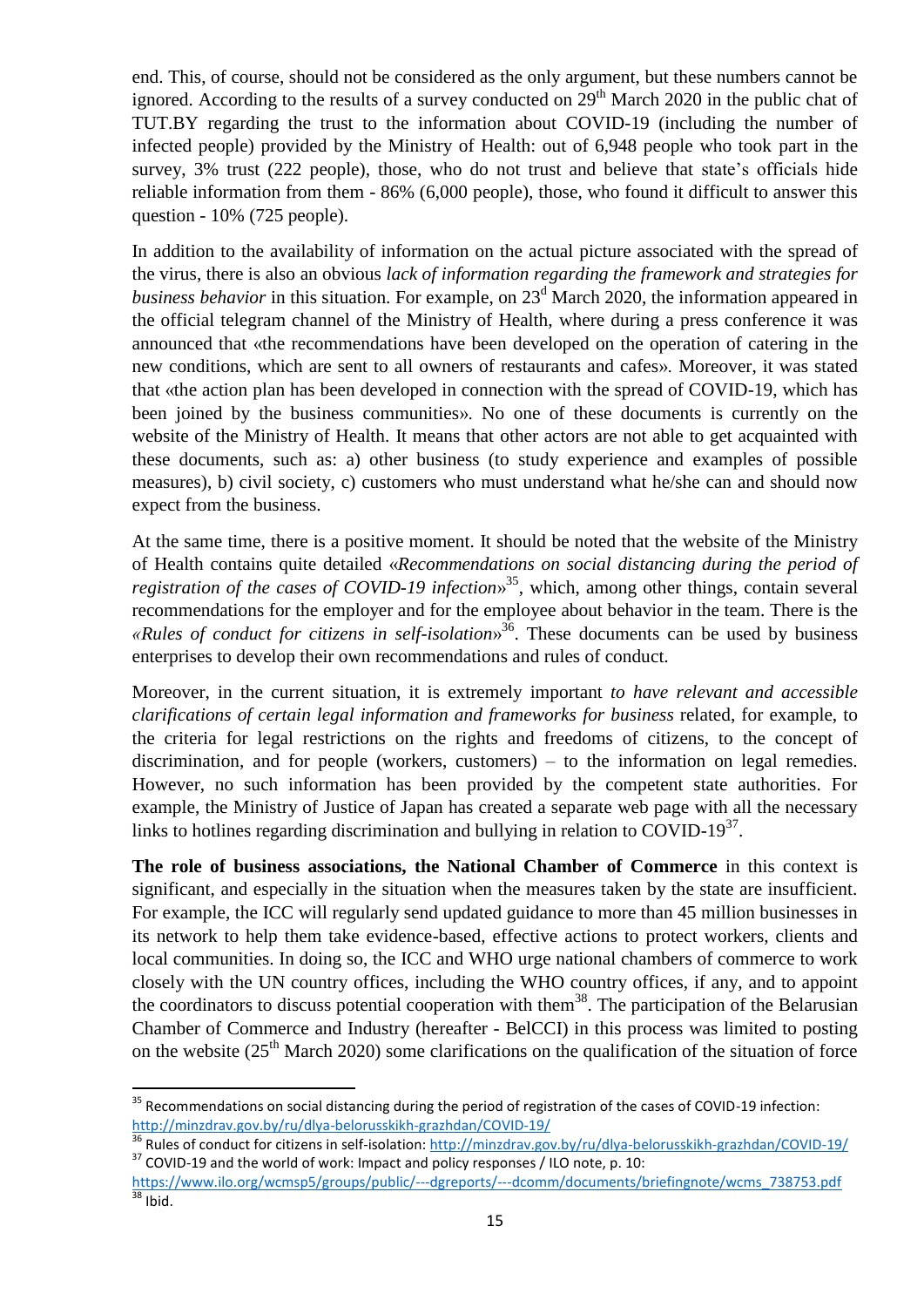majeure in connection with the coronavirus<sup>39</sup>. So far, there has been no recommendations and materials for business related to the prevention of COVID-19 found on the BelCCI website.

In the context of informing, the huge role of both the state and the business associations consists in non-reducing the level of understanding of the seriousness of the problem within the society.

**b. Taking other subject related measures.** To support business and ensure the most effective realization of the strategies described above, the state needs to take certain measures. In this case, we focus not on general economic measures aimed to support companies<sup>40</sup>, rather we focus on the main «human-centered» measures related to the maintenance of the standard of living and reduction of the risk of human infection. The list of measures presented below is certainly not exhaustive one but it is taking into account the recommendations of the ILO and the practice of other states $41$ :

 *ensuring the provision of a paid leave or a sick leave for parents with children of preschool, junior, secondary school age.* This measure will be most effective if it is introduced at the government policy level and not at the level of a certain business enterprise. This measure is necessary to ensure self-isolation of a child without harming the health of elderly relatives. It is important to understand that self-isolation of children is extremely important to prevent the spread of the virus. For instance, in the Czech Republic, parents, whose children study in the 4th grade and younger, can take the sick leave during quarantine. In Poland, one of the parents who have children under the age of 12 and who cannot work remotely are released from work with 80% of their salary retained.

 *ensuring the provision of a paid leave or a sick leave for people forced to be in quarantine outside a medical institution or self-isolating (if they cannot work remotely).* In the UK and China, those who must self-isolate receive a paid sick leave.

 *prohibition on the dismissal of persons in situations of particular vulnerability*. In Spain, companies were prohibited from layoffs of employees who had to stay at home to look after their children or other dependents (such as a non-working spouse, elderly or sick relative).

 *allowing certain categories of workers to change their work schedule.* In Spain, certain categories of workers were allowed to change their work schedule or reduce the number of working hours due to circumstances caused by the coronavirus. This includes caring for someone diagnosed with the virus or caring for children under 12 years of age. At the same time, their salaries will be reduced in proportion to the number of reduced hours.

 *ensuring a safe workplace*. Measures in this group may include the organization of hot lines for employees, where they can turn to if they believe that the employer has not provided them with a safe workplace. Among the positive measures taken by our state to ensure the safety of workplaces, there is the Recommendation of the Ministry of Health to business enterprises licensed for pharmaceutical activities at wholesale and retail sales of drugs to sell a number of antiseptics and disinfectants without a prescription until  $31<sup>st</sup>$  May 2020.<sup>42</sup>

 *combating discrimination and stigma.* Development and distribution of checklists for HR departments can also be cited as examples of such measures. Moreover, the organization of hot

<sup>&</sup>lt;sup>39</sup> What is important to know about force majeure. Hotlines. [https://www.cci.by/ru/content/fors\\_major\\_beltpp](https://www.cci.by/ru/content/fors_major_beltpp)

<sup>&</sup>lt;sup>40</sup> For economic measures, please, turn to works of economists, it is out of the scope of the paper.

 $41$  Examples of state practice were taken from the analytical note of the ILO (COVID-19 and the world of work: Impact and policy responses / ILO note, pp. 9-12: [https://www.ilo.org/wcmsp5/groups/public/---dgreports/--](https://www.ilo.org/wcmsp5/groups/public/---dgreports/---dcomm/documents/briefingnote/wcms_738753.pdf) dcomm/documents/briefingnote/wcms 738753.pdf), mass media (https://news.tut.by/society/676455.html, [https://finance.tut.by/news677732.html\)](https://finance.tut.by/news677732.html).

A2<br>A2 Recommendation on retail sales of antiseptics and disinfectants: [http://minzdrav.gov.by/ru/novoe-na-sayte/o](http://minzdrav.gov.by/ru/novoe-na-sayte/o-roznichnoy-realizatsii-dezinfitsiruyushchikh-i-antisepticheskikh-leksredstv/)[roznichnoy-realizatsii-dezinfitsiruyushchikh-i-antisepticheskikh-leksredstv/](http://minzdrav.gov.by/ru/novoe-na-sayte/o-roznichnoy-realizatsii-dezinfitsiruyushchikh-i-antisepticheskikh-leksredstv/)